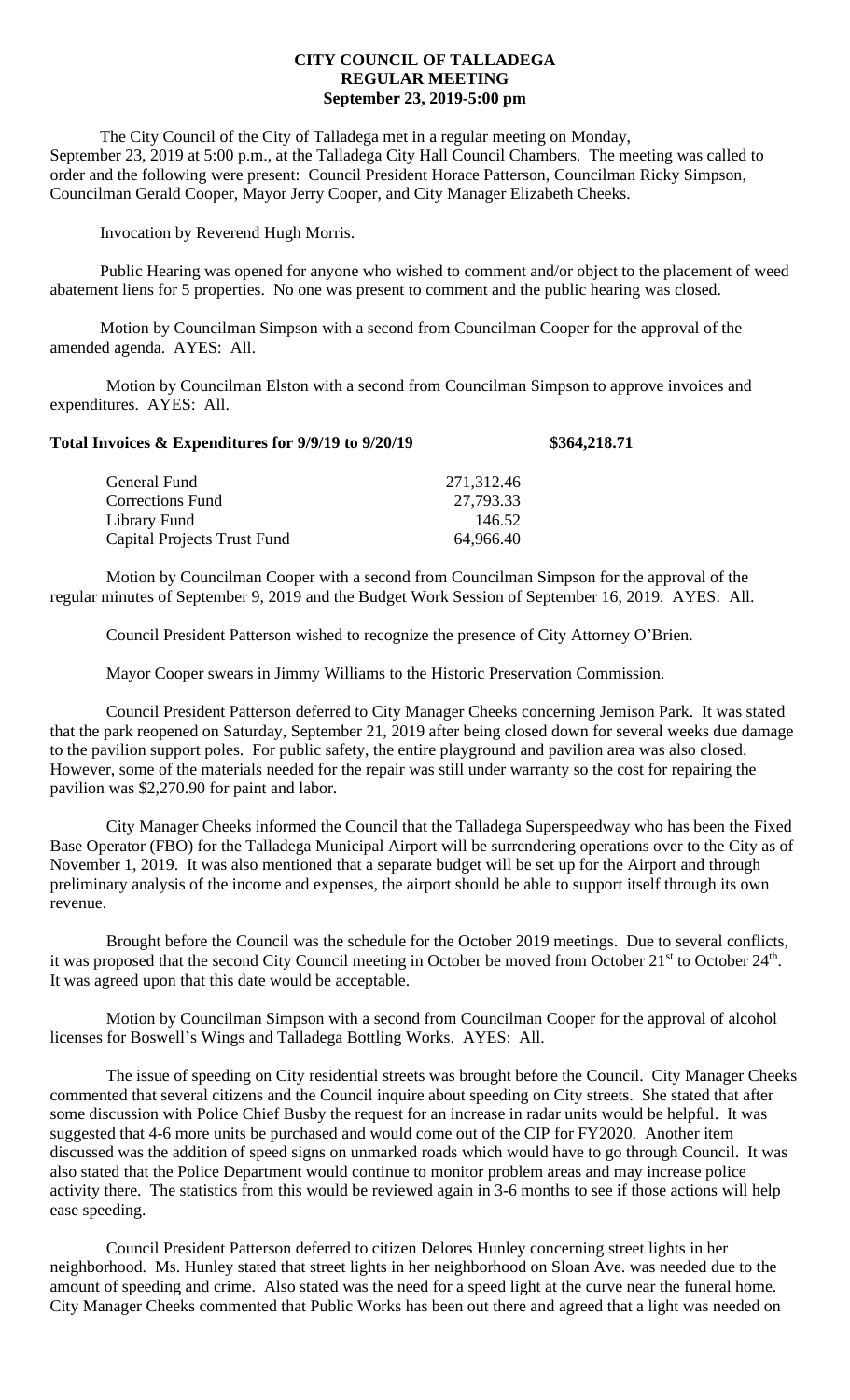the curve however they would need to look at the other requested lights. It was also mentioned that the City was in the process with working with Alabama Power in replacing the light with LEDs which are brighter.

Brought before the Council was a presentation on Paving, Patching, and Potholes by City Manager Cheeks. It was stated that the City currently has 170 miles of paved roadways and has signed a contract with McCartney Construction to pave \$1.5 million at Bankhead Blvd., Stephen J. White Memorial Blvd., Brignoli, Broome St., Johnson St., Pulliam St., Bowie St., Allen St., Cooley Lane, Cromwell Lane, and Mountain View Road. It was also mentioned that the cost of paving has increased significantly however with the new gas tax, initiated by Governor Ivey, more revenue may be generated. Also stated was with the additional \$125,000 set aside each year for paving from the gas tax, the City can do a large paving project every two years for about \$1,000,000.00 This will be suggested starting with the FY2020 Capital Improvement Plan budget to be done in November. The issue of potholes is not only limited to the City of Talladega, every town is plagued with them. The City has a two-man crew that for 3 weeks out of the month are doing road maintenance and filling in potholes. In the last four days the Public Works road crew have filled in 284 potholes on 22 streets. The plan for aiding in the fight against potholes is to supplement the 2 man crew with inmates to catch up on maintenance of roadways, setting aside an additional amount in the CIP to supplement the gas tax so that paving can be done every two years instead of four, and adding a budget line in the CIP for hot mix repairs to be done by a third party to repair larger potholes and to pay for stripping of roadways that are currently unstripped or faded.

**Ordinance #1852** – approving the amended FY2019 Budget

Motion by Councilman Simpson with a second from Councilman Cooper for the Reading of the Heading Only of Ordinance #1852. Roll Call. AYES: All.

AN ORDINANCE AMENDING THE OFFICIAL ANNUAL BUDGET FOR THE CITY OF TALLADEGA, ALABAMA, FOR THE FISCAL YEAR BEGINNING 1 OCTOBER 2018 AND ENDING 30 SEPTEMBER 2019.

Motion by Councilman Cooper with a second from Councilman Simpson for Immediate Consideration of Ordinance #1852. Roll Call. AYES: All.

Motion by Councilman Simpson with a second from Councilman Cooper for the Adoption of Ordinance #1852. Roll Call. AYES: All.

**Ordinance #1853** – approving the official annual budget for FY2020

Motion by Councilman Simpson with a second from Councilman Cooper for the Reading of the Heading Only of Ordinance #1853. Roll Call. AYES: All.

AN ORDINANCE APPROVING THE OFFICIAL ANNUAL BUDGET FOR THE CITY OF TALLADEGA, ALABAMA, FOR THE FISCAL YEAR BEGINNING 1 OCTOBER 2019 AND ENDING 30 SEPTEMBER 2020.

Motion by Councilman Simpson with a second from Councilman Cooper for Immediate Consideration of Ordinance #1853. Roll Call. AYES: All.

Motion by Councilman Simpson with a second from Councilman Cooper for the Adoption of Ordinance #1853. Roll Call. AYES: All.

**Ordinance #1854** – approving an updated Flood Damage Prevention Ordinance (FDPO)

Motion by Councilman Simpson with a second from Councilman Cooper for the Reading of the Heading Only of Ordinance #1854. Roll Call. AYES: All.

THE FLOOD DAMAGE PREVENTION FOR THE CITY OF TALLADEGA, ALABAMA.

Motion by Councilman Simpson with a second from Councilman Cooper for Immediate Consideration of Ordinance #1854. Roll Call. AYES: All.

Motion by Councilman Simpson with a second from Councilman Cooper for the Adoption of Ordinance #1854. Roll Call. AYES: All.

## **Weed Abatement Liens**

**Resolution #4891– to Resolution #4895** to assess weed abatement liens for 5 properties